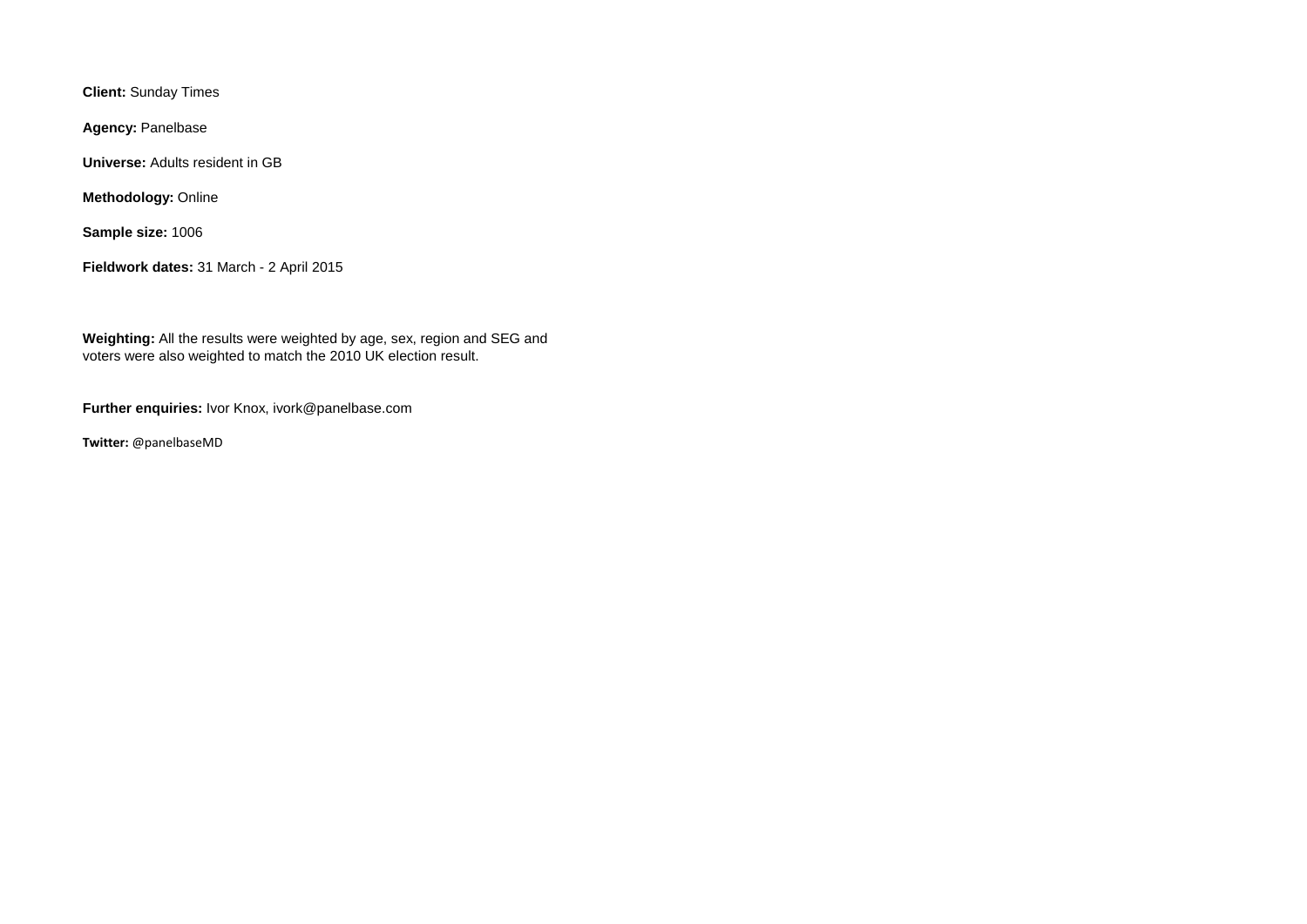| Base: 1,006                                             |                      | Total                  |                     | <b>SEG</b>           |                                               |                       |                       |                      |                      |                      |
|---------------------------------------------------------|----------------------|------------------------|---------------------|----------------------|-----------------------------------------------|-----------------------|-----------------------|----------------------|----------------------|----------------------|
|                                                         |                      |                        | Male x 18-<br>34    | 54                   | Male x 35- Male x 55+<br>172<br>(189)<br>100% | Female x<br>$18 - 34$ | Female x<br>$35 - 54$ | Female x<br>$55+$    | ABC1                 | C <sub>2</sub> DE    |
| Total                                                   |                      | 1006<br>(1006)<br>100% | 146<br>(92)<br>100% | 173<br>(189)<br>100% |                                               | 144<br>(144)<br>100%  | 175<br>(191)<br>100%  | 196<br>(201)<br>100% | 553<br>(639)<br>100% | 453<br>(367)<br>100% |
| Do you support or oppose                                | <b>Base: All</b>     | 1006                   | 146                 | 173                  | 172                                           | 144                   | 175                   | 196                  | 553                  | 453                  |
| the renewal of the Trident                              |                      | (1006)                 | (92)                | (189)                | (189)                                         | (144)                 | (191)                 | (201)                | (639)                | (367)                |
| nuclear deterrent?                                      | 4 - Strongly support | 122                    | 19                  | 27                   | 45                                            | 6                     | 10                    | 16                   | 81                   | 41                   |
|                                                         |                      | 12%                    | 13%                 | 15%                  | 26%                                           | 4%                    | 6%                    | 8%                   | 15%                  | 9%                   |
|                                                         | 3 - Support          | 274                    | 59                  | 55                   | 62                                            | 17                    | 31                    | 50                   | 169                  | 105                  |
|                                                         |                      | 27%                    | 40%                 | 32%                  | 36%                                           | 12%                   | 18%                   | 25%                  | 31%                  | 23%                  |
|                                                         | 2 - Oppose           | 142                    | 15                  | 21                   | 23                                            | 29                    | $\frac{1}{27}$        | $\frac{1}{27}$       | 80                   | 62                   |
|                                                         |                      | 14%                    | 10%                 | 12%                  | 13%                                           | 20%                   | 15%                   | 14%                  | 14%                  | 14%                  |
|                                                         | 1 - Strongly Oppose  | 110                    | 17                  | 21                   | 19                                            | 9                     | 26                    | 18                   | 55                   | 54                   |
|                                                         |                      | 11%                    | 11%                 | 12%                  | 11%                                           | 6%                    | 15%                   | 9%                   | 10%                  | 12%                  |
|                                                         | Don't know/ Not sure | 359                    | 37                  | 49                   | 23                                            | 84                    | $\overline{81}$       | 85                   | 167                  | 192                  |
|                                                         |                      | 36%                    | 25%                 | 28%                  | 13%                                           | 58%                   | 46%                   | 44%                  | 30%                  | 42%                  |
|                                                         | Mean score           | 2.6                    | 2.7                 | 2.7                  | 2.9                                           | 2.3                   | 2.3                   | 2.6                  | 2.7                  | 2.5                  |
|                                                         |                      |                        |                     |                      |                                               |                       |                       |                      |                      |                      |
| Do you support or oppose                                | <b>Base: All</b>     | 1006                   | 146                 | 173                  | 172                                           | 144                   | 175                   | 196                  | 553                  | 453                  |
| continuing austerity                                    |                      | (1006)                 | (92)                | (189)                | (189)                                         | (144)                 | (191)                 | (201)                | (639)                | (367)                |
| measures to reduce the<br>country's debt                | 4 - Strongly support | 153                    | 34                  | 32                   | 39                                            | 13                    | 12                    | 23                   | 94                   | 59                   |
|                                                         |                      | 15%                    | 23%                 | 19%                  | 23%                                           | 9%                    | 7%                    | 11%                  | 17%                  | 13%                  |
|                                                         | 3 - Support          | 391                    | 46                  | 60                   | 74                                            | 50                    | 74                    | 87                   | 240                  | 151                  |
|                                                         |                      | 39%                    | 31%                 | 35%                  | 43%                                           | 35%                   | 42%                   | 44%                  | 43%                  | 33%                  |
|                                                         | 2 - Oppose           | 181                    | 28                  | 34                   | $\overline{31}$                               | 20                    | 32                    | 36                   | 86                   | 95                   |
|                                                         |                      | 18%                    | 19%                 | 20%                  | 18%                                           | 14%                   | 18%                   | 18%                  | 15%                  | 21%                  |
|                                                         |                      |                        |                     |                      | 21                                            |                       |                       |                      |                      | 55                   |
|                                                         | 1 - Strongly Oppose  | 112<br>11%             | 24                  | 20                   | 12%                                           | 12                    | 18<br>10%             | 17                   | 56<br>10%            |                      |
|                                                         |                      |                        | 16%<br>15           | 11%<br>27            | 8                                             | 9%<br>48              | 39                    | 9%<br>34             | 77                   | 12%<br>93            |
|                                                         | Don't know/ Not sure | 169                    |                     |                      |                                               |                       |                       |                      |                      |                      |
|                                                         |                      | 17%                    | 10%                 | 15%                  | 5%                                            | 33%                   | 22%                   | 17%                  | 14%                  | 20%                  |
|                                                         | Mean score           | 2.7                    | 2.7                 | 2.7                  | 2.8                                           | 2.7                   | 2.6                   | 2.7                  | 2.8                  | 2.6                  |
|                                                         | <b>Base: All</b>     | 1006                   | 146                 | 173                  | 172                                           | 144                   | 175                   | 196                  | 553                  | 453                  |
| Do you support or oppose<br>the reintroduction of a 50p |                      |                        |                     |                      |                                               |                       |                       |                      |                      |                      |
| tax rate for people earning<br>over £150,000            |                      | (1006)                 | (92)                | (189)                | (189)                                         | (144)                 | (191)                 | (201)                | (639)                | (367)                |
|                                                         | 4 - Strongly support | 359<br>36%             | 64<br>44%           | 75<br>44%            | 61<br>35%                                     | 36<br>25%             | 58<br>33%             | 64<br>32%            | 198<br>36%           | 161<br>35%           |
|                                                         |                      |                        |                     |                      |                                               |                       |                       |                      |                      |                      |
|                                                         | 3 - Support          | 344                    | 45                  | 52                   | 67                                            | 50                    | 61                    | 68                   | 192                  | 153                  |
|                                                         |                      | 34%                    | 31%                 | 30%                  | 39%                                           | 35%                   | 35%                   | 35%                  | 35%                  | 34%                  |
|                                                         | 2 - Oppose           | 92                     | 17                  | 16                   | 16                                            | 13                    | 12                    | 18                   | 49                   | 43                   |
|                                                         |                      | 9%                     | 12%                 | 9%                   | 9%                                            | 9%                    | 7%                    | 9%                   | 9%                   | 9%                   |
|                                                         | 1 - Strongly Oppose  | 44                     | 4                   | 10                   | 10                                            |                       | 5                     | 8                    | 34                   | 10                   |
|                                                         |                      | 4%                     | 3%                  | 6%                   | 6%                                            | 5%                    | 3%                    | 4%                   | 6%                   | 2%                   |
|                                                         | Don't know/ Not sure | 168                    | 15                  | 19                   | 18                                            | 38                    | 39                    | 39                   | 81                   | 87                   |
|                                                         |                      | 17%                    | 10%                 | 11%                  | 10%                                           | 26%                   | 22%                   | 20%                  | 15%                  | 19%                  |
|                                                         | Mean score           | 3.2                    | 3.3                 | 3.3                  | 3.2                                           | 3.1                   | 3.3                   | 3.2                  | 3.2                  | 3.3                  |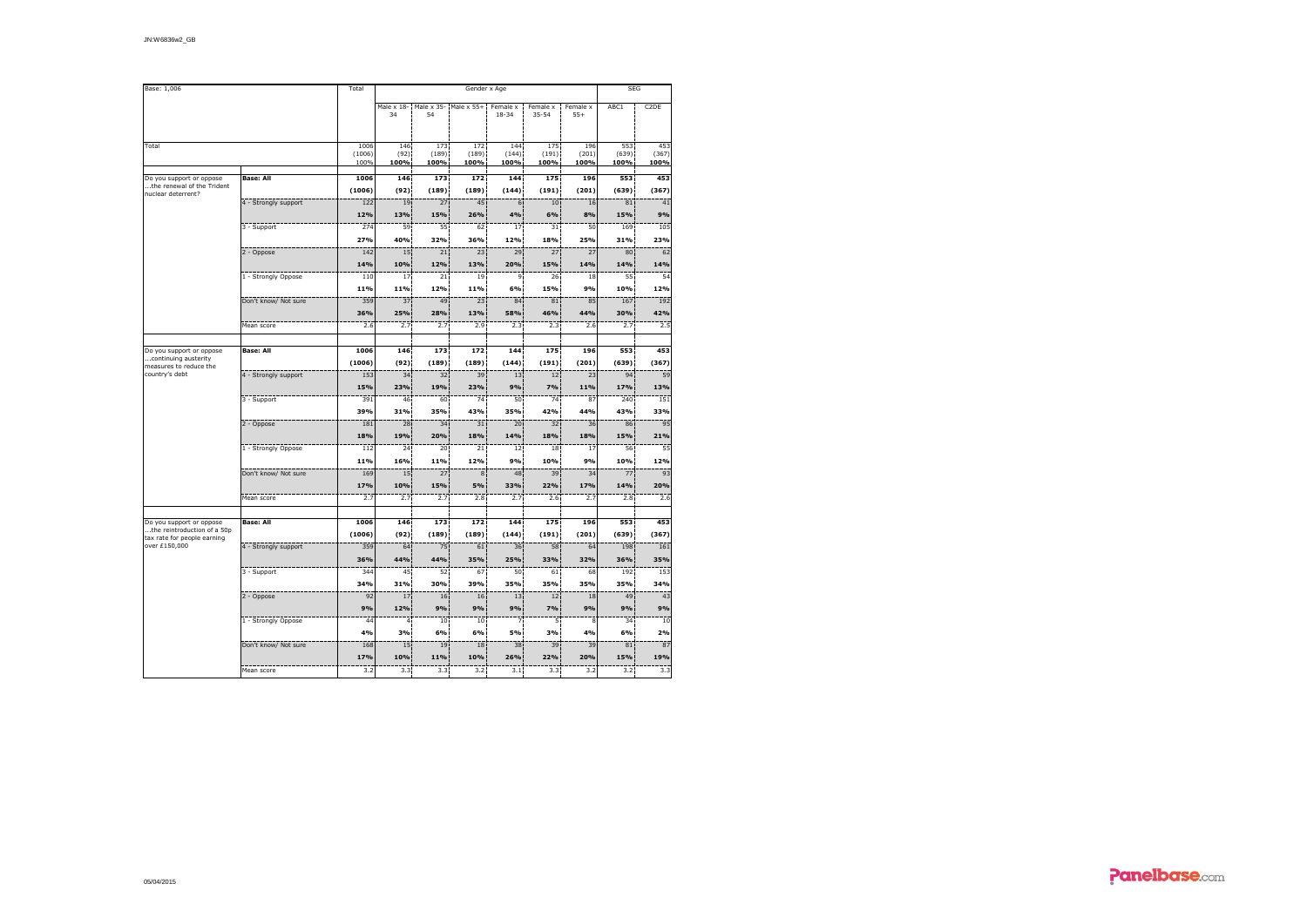| Base: 1,006                                                                            |                                             | Total                  | Did you vote in the 2010 UK Parliamentary Election which led to David Cameron becoming Prime Minister? If |                          | 2015 Intention       |                                      |                                         |                                        |                                             |                                   |                      |                            |                      |                              |                      |                                        |                                 |                                      |                      |
|----------------------------------------------------------------------------------------|---------------------------------------------|------------------------|-----------------------------------------------------------------------------------------------------------|--------------------------|----------------------|--------------------------------------|-----------------------------------------|----------------------------------------|---------------------------------------------|-----------------------------------|----------------------|----------------------------|----------------------|------------------------------|----------------------|----------------------------------------|---------------------------------|--------------------------------------|----------------------|
|                                                                                        |                                             |                        | Conservative                                                                                              | Labour                   | Liberal<br>Democrat  | SNP                                  | UKIP                                    | Green Party                            | Other                                       | Did not<br>vote/Can't<br>remember | Conservative         | Labour                     | Liberal<br>Democrat  | SNP                          | UKIP                 |                                        | Green Party Plaid Cymru         | Other                                | Don't know           |
| Total                                                                                  |                                             | 1006<br>(1006)<br>100% | 300<br>(321)<br>100%                                                                                      | 242<br>(205)<br>100%     | 192<br>(178)<br>100% | 14<br>(33)<br>100%                   | 26<br>(44)<br>100%                      | -8<br>(19)<br>100%                     | 32<br>(13)<br>100%                          | 193<br>(193)<br>100%              | 251<br>(270)<br>100% | 264<br>(238)<br>100%       | 56<br>(53)<br>100%   | 28<br>(37)<br>100%           | 135<br>(140)<br>100% | 40<br>(45)<br>100%                     | (5)<br>100%                     | 10<br>(6)<br>100%                    | 168<br>(167)<br>100% |
| Do you support or oppose<br>the renewal of the Trident<br>nuclear deterrent?           | <b>Base: All</b>                            | 1006<br>(1006)         | 300<br>(321)                                                                                              | 242<br>(205)             | 192<br>(178)         | 14<br>(33)                           | 26<br>(44)                              | 8<br>(19)                              | 32<br>(13)                                  | 193<br>(193)                      | 251<br>(270)         | 264<br>(238)               | 56<br>(53)           | 28<br>(37)                   | 135<br>(140)         | 40<br>(45)                             | $\overline{z}$<br>(5)           | 10<br>(6)                            | 168<br>(167)         |
|                                                                                        | 4 - Strongly support                        | 122<br>12%             | 66<br>22%                                                                                                 | 23<br>9%                 | 4%                   | $\mathbf{1}$<br>4%                   | 7<br>28%                                | $\mathbf{0}$<br>$\Omega$               | 6<br>20%                                    | 11<br>5%                          | 51<br>20%            | 18<br>7%                   | 6<br>11%             | $\mathbf{0}$<br>$\mathbf{0}$ | 32<br>23%            | 2<br>5%                                | 15%                             | $\mathbf{1}$<br>11%                  | 5%                   |
|                                                                                        | 3 - Support                                 | 274<br>27%<br>142      | 106<br>35%<br>23                                                                                          | 72<br>30%<br>43          | 49<br>25%<br>35      | $\mathbf{1}$<br>9%<br>$\overline{3}$ | $\overline{4}$<br>16%<br>$\overline{5}$ | 16%<br>$\Omega$                        | 5<br>15%<br>11                              | 36<br>18%<br>22                   | 102<br>40%<br>18     | 80<br>30%<br>53            | 17<br>29%<br>12      | 10%<br>$\boldsymbol{\Delta}$ | 28<br>21%<br>20      | 5<br>12%<br>6                          | 28%<br>$\Omega$                 | $\overline{4}$<br>39%                | 29<br>17%<br>17      |
|                                                                                        | 2 - Oppose<br>1 - Strongly Oppose           | 14%<br>110             | 8%<br>18                                                                                                  | 18%<br>32                | 18%<br>32            | 22%<br>6                             | 18%<br>$\Omega$                         | 4%                                     | 35%<br>$\mathbf 0$                          | 11%<br>19                         | 7%                   | 20%<br>28                  | 21%<br>6             | 14%<br>15                    | 15%<br>12            | 15%<br>19                              | $\Omega$                        | $\overline{4}$<br>43%<br>$\Omega$    | 10%<br>15            |
|                                                                                        | Don't know/ Not sure                        | 11%<br>359             | 6%<br>87                                                                                                  | 13%<br>72                | 17%<br>68            | 46%<br>3                             | 2%<br>$\mathbf{q}$                      | 31%                                    | $\mathbf{o}$<br>10                          | 10%<br>106                        | 3%<br>75             | 10%<br>86                  | 10%<br>16            | 54%                          | 9%<br>44             | 47%<br>$\mathbf{q}$                    | 10%                             | $\mathbf{o}$                         | 9%<br>97             |
|                                                                                        | Mean score                                  | 36%<br>2.6             | 29%<br>3.0                                                                                                | 30%<br>2.5               | 35%<br>2.3           | 19%<br>1.6                           | 36%<br>3.1                              | 50%<br>1.7                             | 31%<br>2.8                                  | 55%<br>2.4                        | 30%<br>3.1           | 32%<br>2.5                 | 28%<br>2.6           | 23%<br>1.4                   | 32%<br>2.9           | 22%<br>1.7                             | 47%<br>2.9                      | 8%<br>2.7                            | 58%<br>2.5           |
|                                                                                        |                                             |                        |                                                                                                           |                          |                      |                                      |                                         |                                        |                                             |                                   |                      |                            |                      |                              |                      |                                        |                                 |                                      |                      |
| Do you support or oppose<br>.continuing austerity<br>measures to reduce the            | <b>Base: All</b>                            | 1006<br>(1006)         | 300<br>(321)                                                                                              | 242<br>(205)             | 192<br>(178)         | 14<br>(33)                           | 26<br>(44)                              | 8<br>(19)                              | 32<br>(13)                                  | 193<br>(193)                      | 251<br>(270)         | 264<br>(238)               | 56<br>(53)           | 28<br>(37)                   | 135<br>(140)         | 40<br>(45)                             | $\overline{z}$<br>(5)           | 10<br>(6)                            | 168<br>(167)         |
| country's debt                                                                         | 4 - Strongly support                        | 153<br>15%<br>391      | 86<br>28%<br>168                                                                                          | 20<br>8%<br>67           | 20<br>11%<br>68      | $\mathbf{1}$<br>6%<br>5              | 5<br>20%<br>$\mathbf{Q}$                | $\overline{1}$<br>9%<br>$\overline{2}$ | $\overline{0}$<br>$\Omega$<br>15            | 20<br>10%<br>58                   | 82<br>33%<br>141     | 21<br>8%<br>68             | 8<br>14%<br>26       | $\mathbf{0}$<br>1%<br>8      | 23<br>17%<br>58      | -5<br>12%<br>13                        | $\mathbf{0}$<br>$\Omega$<br>6   | 1<br>11%<br>$\overline{\mathbf{3}}$  | 5%<br>58             |
|                                                                                        | 3 - Support<br>2 - Oppose                   | 39%<br>181             | 56%<br>17                                                                                                 | 28%<br>70                | 35%<br>44            | 38%<br>3                             | 34%                                     | 30%                                    | 46%<br>6                                    | 30%<br>32                         | 56%<br>6             | 26%<br>80                  | 46%<br>16            | 28%<br>10                    | 43%<br>24            | 32%<br>6                               | 90%<br>$\Omega$                 | 28%<br>$\overline{2}$                | 35%<br>29            |
|                                                                                        | 1 - Strongly Oppose                         | 18%<br>112             | 6%<br>5                                                                                                   | 29%<br>51                | 23%<br>28            | 23%<br>$\overline{4}$                | 27%<br>$\overline{2}$                   | 11%                                    | 20%<br>3                                    | 17%<br>17                         | 2%<br>$\Omega$       | 30%<br>55                  | 28%<br>5             | 34%<br>٠q                    | 18%<br>16            | 15%<br>13                              | $\Omega$                        | 22%                                  | 17%<br>10            |
|                                                                                        | Don't know/ Not sure                        | 11%<br>169             | 2%<br>25                                                                                                  | 21%<br>32                | 15%<br>31            | 26%<br>$\mathbf{1}$                  | 7%<br>$\overline{3}$                    | 22%                                    | 9%<br>8                                     | 9%<br>66                          | $\Omega$<br>23       | 21%<br>40                  | 9%<br>$\overline{2}$ | 33%                          | 11%<br>15            | 31%<br>$\overline{3}$                  | 10%<br>$\Omega$                 | 8%<br>3                              | 6%<br>63             |
|                                                                                        | Mean score                                  | 17%<br>2.1             | 8%<br>3.2                                                                                                 | 13%<br>2.3               | 16%<br>2.5           | 7%<br>2.3                            | 12%<br>2.8                              | 27%<br>2.4                             | 25%<br>2.5                                  | 34%<br>2.6                        | 9%<br>3.3            | 15%<br>2.2                 | 3%<br>2.7            | 4%<br>2.0                    | 11%<br>2.7           | 9%<br>2.3                              | $\Omega$<br>2.8                 | 32%<br>2.6                           | 38%<br>2.6           |
|                                                                                        |                                             |                        |                                                                                                           |                          |                      |                                      |                                         |                                        |                                             |                                   |                      |                            |                      |                              |                      |                                        |                                 |                                      |                      |
| Do you support or oppose<br>the reintroduction of a 50p<br>tax rate for people earning | <b>Base: All</b>                            | 1006<br>(1006)         | 300<br>(321)                                                                                              | 242<br>(205)             | 192<br>(178)         | 14<br>(33)                           | 26 <sup>2</sup><br>(44)                 | $\mathbf{R}$<br>(19)                   | 32<br>(13)                                  | 193<br>(193)                      | 251<br>(270)         | 264<br>(238)               | 56<br>(53)           | 28<br>(37)                   | 135<br>(140)         | 40<br>(45)                             | $\overline{\phantom{a}}$<br>(5) | 10<br>(6)                            | 168<br>(167)         |
| over £150,000                                                                          | 4 - Strongly support                        | 359<br>36%             | 77<br>26%                                                                                                 | 103<br>42%               | 79<br>41%            | 52%                                  | 11<br>42%                               | -5<br>61%                              | 22<br>68%                                   | 55<br>28%                         | 63<br>25%            | 117<br>44%                 | 13<br>23%            | 18<br>63%                    | 53<br>39%            | 20<br>49%                              | 100%                            | 6<br>60%                             | 47<br>28%            |
|                                                                                        | 3 - Support                                 | 34<br>34%              | 110<br>37%                                                                                                | 95<br>39%                | 68<br>35%            | 3<br>20%                             | 6<br>25%                                | 18%                                    | 6<br>19%                                    | 55<br>28%                         | 81<br>32%            | 103<br>39%                 | 29<br>51%            | 8<br>29%                     | 47<br>35%            | 10<br>24%                              | $\Omega$<br>$\mathbf{o}$        | 11%                                  | 55<br>33%            |
|                                                                                        | 2 - Oppose                                  | 92<br>9%<br>44         | 41<br>14%<br>22                                                                                           | $\mathbf{q}$<br>4%<br>-5 | 22<br>11%            | -1<br>9%<br>$\Omega$                 | $\overline{2}$<br>9%<br>-1              | 7%<br>$\Omega$                         | $\mathbf{0}$<br>$\mathbf{o}$<br>$\mathbf 0$ | 16<br>8%                          | 41<br>16%            | 11<br>4%<br>$\overline{2}$ | 13%<br>3             | 4%<br>$\Omega$               | 11<br>8%             | 2 <sup>1</sup><br>6%<br>$\overline{2}$ | $\Omega$<br>$\Omega$            | $\Omega$<br>$\mathbf{o}$<br>$\Omega$ | 13<br>8%             |
|                                                                                        | 1 - Strongly Oppose<br>Don't know/ Not sure | 4%<br>168              | 7%<br>51                                                                                                  | 2%<br>30                 | 2%                   | $\Omega$<br>3                        | 6%<br>5                                 | $\Omega$                               | $\mathbf{o}$                                | 13<br><b>7%</b><br>54             | 21<br>8%             | $< 1\%$<br>31              | 6%<br>$\overline{4}$ | O                            | 5%<br>18             | 5%                                     | $\Omega$<br>$\Omega$            | $\Omega$<br>3                        | 4%<br>46             |
|                                                                                        | Mean score                                  | 17%<br>3.2             | 17%<br>3.0                                                                                                | 13%<br>3.4               | 19<br>10%<br>3.3     | 19%<br>3.5                           | 18%<br>3.3                              | 14%<br>$3.6^{\circ}$                   | 13%<br>3.8                                  | 28%<br>3.1                        | 47<br>19%<br>2.9     | 12%<br>3.4                 | 7%<br>3.0            | 3%<br>3.6                    | 13%<br>3.2           | 17%<br>3.4                             | $\mathbf{o}$<br>4.0             | 29%<br>3.8                           | 28%<br>3.2           |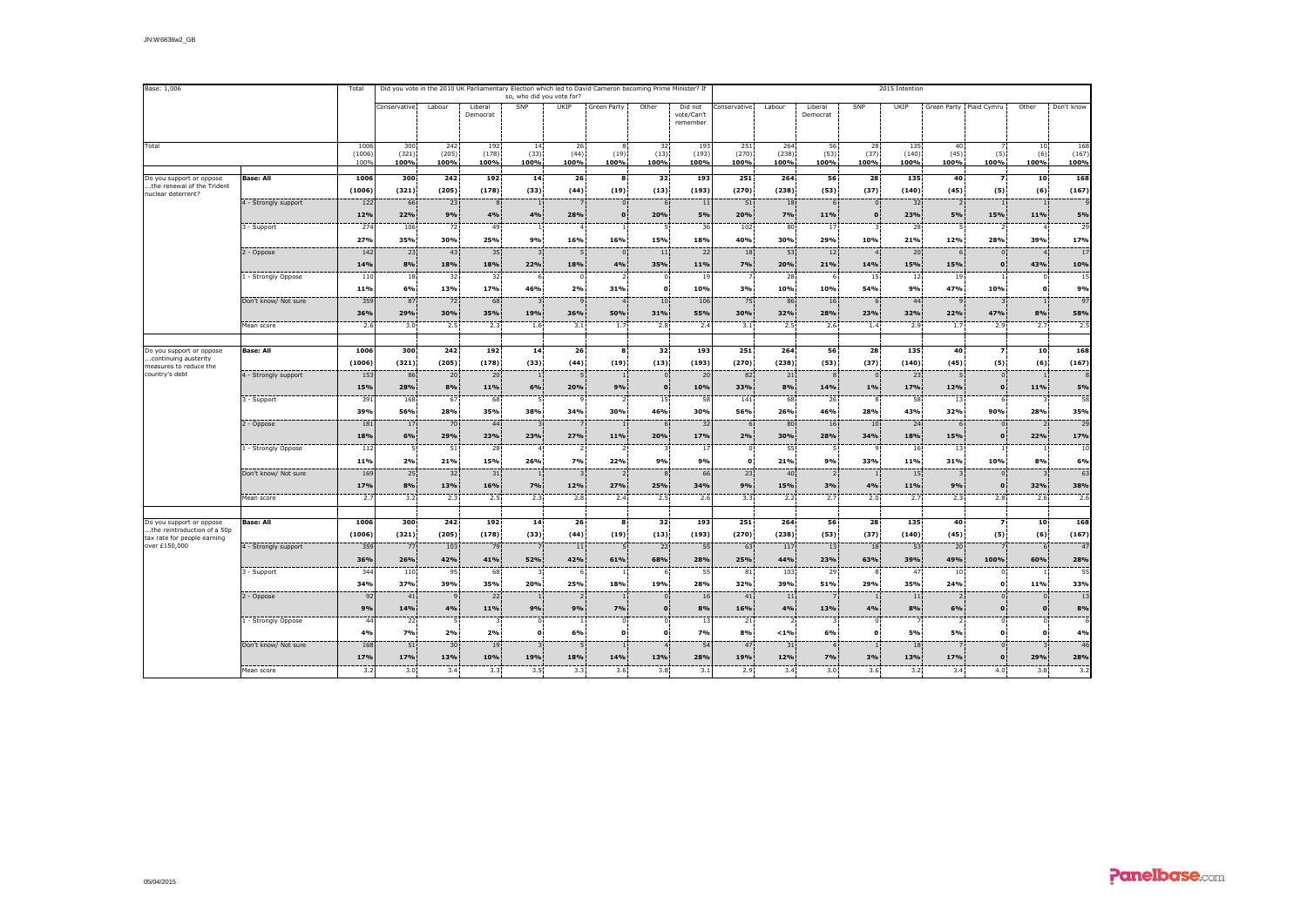| Base: 1,006                                               |                                          | Total          |                  | <b>SEG</b>    |                       |                       |                       |                   |               |                   |
|-----------------------------------------------------------|------------------------------------------|----------------|------------------|---------------|-----------------------|-----------------------|-----------------------|-------------------|---------------|-------------------|
|                                                           |                                          |                | Male x 18-<br>34 | 54            | Male x 35- Male x 55+ | Female x<br>$18 - 34$ | Female x<br>$35 - 54$ | Female x<br>$55+$ | ABC1          | C <sub>2</sub> DE |
|                                                           |                                          |                |                  |               |                       |                       |                       |                   |               |                   |
| Total                                                     |                                          | 1006           | 146              | 173           | 172                   | 144                   | 175                   | 196               | 553           | 453               |
|                                                           |                                          | (1006)<br>100% | (92)<br>100%     | (189)<br>100% | (189)<br>100%         | (144)<br>100%         | (191)<br>100%         | (201)<br>100%     | (639)<br>100% | (367)<br>100%     |
|                                                           |                                          |                |                  |               |                       |                       |                       |                   |               |                   |
| Do you support or oppose                                  | <b>Base: All</b>                         | 1006           | 146              | 173           | 172                   | 144                   | 175                   | 196               | 553           | 453               |
| further devolution of powers<br>to Scotland, Wales and    |                                          | (1006)         | (92)             | (189)         | (189)                 | (144)                 | (191)                 | (201)             | (639)         | (367)             |
| Northern Ireland                                          | 4 - Strongly support                     | 105            | 19               | 21            | 22                    | 13                    | 19                    | 11                | 44            | 61                |
|                                                           |                                          | 10%            | 13%              | 12%           | 13%                   | 9%                    | 11%                   | 6%                | 8%            | 13%               |
|                                                           | 3 - Support                              | 270            | 68               | 48            | 44                    | 34                    | 44                    | 33                | 159           | 111               |
|                                                           |                                          | 27%            | 47%              | 28%           | 25%                   | 24%                   | 25%                   | 17%               | 29%           | 25%               |
|                                                           | 2 - Oppose                               | 204            | 28               | 37            | 39                    | 16                    | 29                    | 54                | 129           | 75                |
|                                                           |                                          | 20%            | 19%              | 22%           | 23%                   | 11%                   | 17%                   | 28%               | 23%           | 17%               |
|                                                           | 1 - Strongly Oppose                      | 118            | 16 <sup>2</sup>  | 16            | 40                    | 5                     | 17                    | 24                | 80            | 38                |
|                                                           |                                          | 12%            | 11%              | 9%            | 23%                   | 3%                    | 10%                   | 12%               | 14%           | 8%                |
|                                                           | Don't know/ Not sure                     | 309            | 14               | 51            | 27                    | 76                    | 66                    | 74                | 141           | 168               |
|                                                           |                                          | 31%            | 10%              | 30%           | 16%                   | 52%                   | 38%                   | 38%               | 25%           | 37%               |
|                                                           | Mean score                               | 2.5            | 2.7 <sup>2</sup> | 2.6           | 2.3                   | 2.8                   | 2.6                   | 2.3               | 2.4           | 2.7               |
|                                                           |                                          |                |                  |               |                       |                       |                       |                   |               |                   |
| How would you feel about                                  | <b>Base: All</b>                         | 1006           | 146              | 173           | 172                   | 144                   | 175                   | 196               | 553           | 453               |
| them conceding each of the                                |                                          | (1006)         | (92)             | (189)         | (189)                 | (144)                 | (191)                 | (201)             | (639)         | (367)             |
| following as a condition of<br>support? scrapping the     | I would support this                     | 264            | 54               | 34            | 42                    | 40                    | 51                    | 42                | 147           | 117               |
| renewal of the Trident nuclear<br>deterrent?              | concession                               | 26%            | 37%              | 20%           | 25%                   | 28%                   | 29%                   | 22%               | 27%           | 26%               |
|                                                           | I would oppose this concession           | 403            | 52               | 88            | 108                   | 25                    | 51                    | 79                | 247           | 156               |
|                                                           | and would prefer there to be             | 40%            | 36%              | 51%           | 63%                   | 17%                   | 29%                   | 40%               | 45%           | 34%               |
|                                                           | another election<br>Don't know/ Not sure | 339            | 40               | 51            | 22                    | 80                    | 72                    | 74                | 159           | 180               |
|                                                           |                                          | 34%            | 27%              | 29%           | 13%                   | 55%                   | 41%                   | 38%               | 29%           | 40%               |
|                                                           |                                          |                |                  |               |                       |                       |                       |                   |               |                   |
| How would you feel about                                  | <b>Base: All</b>                         | 1006           | 146              | 173           | 172                   | 144                   | 175                   | 196               | 553           | 453               |
| them conceding each of the<br>following as a condition of |                                          | (1006)         | (92)             | (189)         | (189)                 | (144)                 | (191)                 | (201)             | (639)         | (367)             |
| support?  reducing austerity                              | I would support this                     | 279            | 49               | 48            | 47                    | 27                    | 56                    | 51                | 145           | 134               |
| measures and increasing<br>taxation instead               | concession                               | 28%            | 34%              | 28%           | 27%                   | 19%                   | 32%                   | 26%               | 26%           | 30%               |
|                                                           | I would oppose this concession           | 483            | 75               | 82            | 106                   | 54                    | 68                    | 98                | 295           | 187               |
|                                                           | and would prefer there to be             | 48%            | 51%              | 47%           | 62%                   | 37%                   | 39%                   | 50%               | 53%           | 41%               |
|                                                           | another election<br>Don't know/ Not sure | 244            | 22               | 43            | 19                    | 63                    | 51                    | 47                | 112           | 132               |
|                                                           |                                          | 24%            | 15%              | 25%           | 11%                   | 44%                   | 29%                   | 24%               | 20%           | 29%               |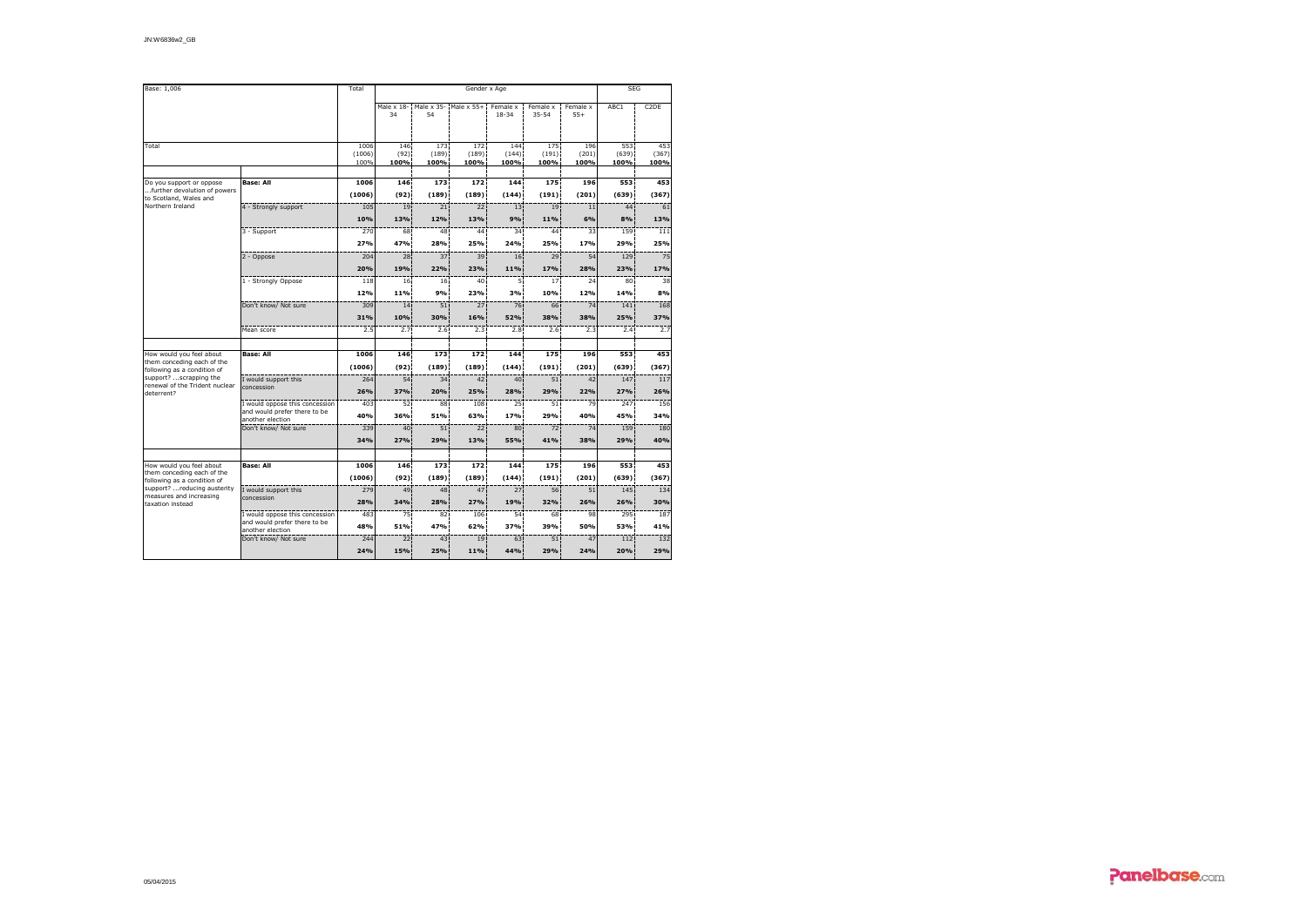| Base: 1,006                                               |                                                                | Total          |               |               |                     |                           |                       | Did you vote in the 2010 UK Parliamentary Election which led to David Cameron becoming Prime Minister? If |                                 |                                   | 2015 Intention  |               |                     |              |               |                         |                                 |                       |                        |  |  |
|-----------------------------------------------------------|----------------------------------------------------------------|----------------|---------------|---------------|---------------------|---------------------------|-----------------------|-----------------------------------------------------------------------------------------------------------|---------------------------------|-----------------------------------|-----------------|---------------|---------------------|--------------|---------------|-------------------------|---------------------------------|-----------------------|------------------------|--|--|
|                                                           |                                                                |                |               |               |                     | so, who did you vote for? |                       |                                                                                                           |                                 |                                   |                 |               |                     |              |               |                         |                                 |                       |                        |  |  |
|                                                           |                                                                |                | Conservative  | Labour        | Liberal<br>Democrat | SNP                       | UKIP                  | Green Party                                                                                               | Other                           | Did not<br>vote/Can't<br>remember | Conservative    | Labour        | Liberal<br>Democrat | SNP          | UKIP          | Green Party Plaid Cymru |                                 | Other                 | Don't know             |  |  |
| Total                                                     |                                                                | 1006           | 300           | 242           | 192                 | 14                        | 26                    | 8                                                                                                         | 32                              | 193                               | 251             | 264           | 56                  | 28           | 135           | 40                      |                                 | 10                    | 168                    |  |  |
|                                                           |                                                                | (1006)<br>100% | (321)<br>100% | (205)<br>100% | (178)<br>100%       | (33)<br>100%              | (44)<br>100%          | (19)<br>100%                                                                                              | (13)<br>100%                    | (193)<br>100%                     | (270)<br>100%   | (238)<br>100% | (53)<br>100%        | (37)<br>100% | (140)<br>100% | (45)<br>100%            | (5)<br>100%                     | (6)<br>100%           | (167)<br>100%          |  |  |
| Do you support or oppose                                  | <b>Base: All</b>                                               | 1006           | 300           | 242           | 192                 | 14                        | 26                    | $\mathbf{s}$                                                                                              | 32 <sup>1</sup>                 | 193                               | 251             | 264           | 56                  | 28           | 135           | 40                      | $\overline{\phantom{a}}$        | 10                    | 168                    |  |  |
| .further devolution of powers<br>to Scotland, Wales and   |                                                                | (1006)         | (321)         | (205)         | (178)               | (33)                      | (44)                  | (19)                                                                                                      | (13)                            | (193)                             | (270)           | (238)         | (53)                | (37)         | (140)         | (45)                    | (5)                             | (6)                   | (167)                  |  |  |
| Northern Ireland                                          | 4 - Strongly support                                           | 105            | 19            | 39            | 18                  | 10 <sup>3</sup>           | $\overline{1}$        | $\Omega$                                                                                                  | $\overline{2}$                  | 16                                | 15 <sup>1</sup> | 28            | $\overline{2}$      | 20           | 11            | 14                      | $\overline{2}$                  | $\Omega$              | $\mathbf{q}$           |  |  |
|                                                           |                                                                | 10%            | 6%            | 16%           | 10%                 | 69%                       | 4%                    | $\Omega$                                                                                                  | 7%                              | 8%                                | 6%              | 10%           | 4%                  | 70%          | 8%            | 34%                     | 33%                             | $\Omega$              | 5%                     |  |  |
|                                                           | 3 - Support                                                    | 270<br>27%     | 64<br>21%     | 80<br>33%     | 61<br>32%           | $\mathcal{R}$<br>21%      | $\overline{7}$<br>29% | 18%                                                                                                       | $\overline{\phantom{a}}$<br>15% | 49<br>25%                         | 59<br>24%       | 94<br>36%     | 18<br>32%           | 15%          | 33<br>25%     | 11<br>27%               | $\mathbf{z}$<br>38%             | $\Omega$<br>$\Omega$  | 34<br>20%              |  |  |
|                                                           | 2 - Oppose                                                     | 204            | 88            | 45            | 39                  |                           | 5                     |                                                                                                           | $\overline{\phantom{0}}$        | 23                                | 78              | 46            | $\mathbf{q}$        |              | 27            | $\overline{2}$          | $\Omega$                        |                       | 35                     |  |  |
|                                                           |                                                                | 20%            | 29%           | 19%           | 20%                 | 6%                        | 20%                   | 8%                                                                                                        | 6%                              | 12%                               | 31%             | 17%           | 16%                 | 14%          | 20%           | 6%                      | $\Omega$                        |                       | 21%                    |  |  |
|                                                           | 1 - Strongly Oppose                                            | 118            | 60            | 16            | 15                  | $\overline{1}$            | $\overline{7}$        |                                                                                                           |                                 | 14                                | 42              | 22            | 10                  |              | 24            | $\mathbf{1}$            | $\Omega$                        |                       | 12                     |  |  |
|                                                           |                                                                | 12%            | 20%           | 6%            | 8%                  | 4%                        | 29%                   | 7%                                                                                                        | 13%                             | 7%                                | 17%             | 8%            | 17%                 | 2%           | 18%           | 3%                      | $\Omega$                        | 32%                   | 7%                     |  |  |
|                                                           | Don't know/ Not sure                                           | 309            | 70            | 62            | 58                  | $\Omega$                  | 5                     | 5                                                                                                         | 19                              | 90                                | 57              | 74            | 18                  | $\Omega$     | 40            | 12                      | $\overline{2}$                  |                       | 77                     |  |  |
|                                                           |                                                                | 31%            | 23%           | 25%           | 30%                 | $\mathbf{c}$              | 19%                   | 67%                                                                                                       | 59%                             | 47%                               | 23%             | 28%           | 31%                 | n            | 29%           | 30%                     | 29%                             | 68%                   | 46%                    |  |  |
|                                                           | Mean score                                                     | 2.5            | 2.2           | 2.8           | 2.6 <sup>1</sup>    | 3.6                       | 2.1                   | 2.3                                                                                                       | 2.4                             | 2.6                               | 2.2             | 2.7           | 2.3                 | 3.5          | 2.3           | 3.3                     | 3.5                             | 1.0                   | 2.4                    |  |  |
| How would you feel about                                  | <b>Base: All</b>                                               | 1006           | 300           | 242           | 192                 | 14                        | 26                    | $\mathbf{s}$                                                                                              | 32                              | 193                               | 251             | 264           | 56                  | 28           | 135           | 40                      | $\overline{ }$                  | 10                    | 168                    |  |  |
| them conceding each of the<br>following as a condition of |                                                                | (1006)         | (321)         | (205)         | (178)               | (33)                      | (44)                  | (19)                                                                                                      | (13)                            | (193)                             | (270)           | (238)         | (53)                | (37)         | (140)         | (45)                    | (5)                             | (6)                   | (167)                  |  |  |
| support? scrapping the<br>renewal of the Trident nuclear  | I would support this<br>concession                             | 264            | 52            | 82            | 63                  | $\mathbf{q}$              | $\overline{4}$        | 3                                                                                                         | 6                               | 45                                | 36              | 93            | 18                  | 18           | 33            | 25                      | $\mathbf{1}$                    | $\Omega$              | 28                     |  |  |
| deterrent?                                                |                                                                | 26%            | 17%           | 34%           | 33%                 | 62%                       | 15%                   | 37%                                                                                                       | 18%                             | 23%                               | 14%             | 35%           | 32%                 | 64%          | 24%           | 62%                     | 10%                             | $\Omega$              | 17%                    |  |  |
|                                                           | I would oppose this concession<br>and would prefer there to be | 403            | 170           | 87            | 63                  | $\overline{a}$            | 16                    |                                                                                                           | 11                              | 51                                | 143             | 90            | 25                  |              | 70            | 6                       | 3                               | 6                     | 47                     |  |  |
|                                                           | another election<br>Don't know/ Not sure                       | 40%<br>339     | 57%<br>79     | 36%<br>72     | 33%<br>65           | 28%                       | 60%<br>6              | 16%<br>$\Delta$                                                                                           | 34%<br>15                       | 27%<br>97                         | 57%<br>72       | 34%<br>81     | 44%<br>14           | 20%          | 52%<br>32     | 16%<br>$\mathbf{q}$     | 43%<br>$\overline{3}$           | 57%                   | 28%<br>93              |  |  |
|                                                           |                                                                | 34%            | 26%           | 30%           | 34%                 | 10%                       | 25%                   | 48%                                                                                                       | 47%                             | 50%                               | 29%             | 31%           | 24%                 | 16%          | 24%           | 22%                     | 47%                             | 43%                   | 55%                    |  |  |
|                                                           |                                                                |                |               |               |                     |                           |                       |                                                                                                           |                                 |                                   |                 |               |                     |              |               |                         |                                 |                       |                        |  |  |
| How would you feel about<br>them conceding each of the    | <b>Base: All</b>                                               | 1006           | 300           | 242           | 192                 | 14                        | 26                    | s.                                                                                                        | 32                              | 193                               | 251             | 264           | 56                  | 28           | 135           | 40                      | $\overline{\phantom{a}}$        | 10                    | 168                    |  |  |
| following as a condition of                               |                                                                | (1006)         | (321)         | (205)         | (178)               | (33)                      | (44)                  | (19)                                                                                                      | (13)                            | (193)                             | (270)           | (238)         | (53)                | (37)         | (140)         | (45)                    | (5)                             | (6)                   | (167)                  |  |  |
| support?  reducing austerity<br>measures and increasing   | I would support this<br>concession                             | 279<br>28%     | 43<br>14%     | 103<br>43%    | 74<br>39%           | -5<br>35%                 | $\alpha$<br>35%       | $\overline{\phantom{a}}$<br>30%                                                                           | 22%                             | $\overline{36}$<br>19%            | 33<br>13%       | 115<br>44%    | 19<br>35%           | 14<br>52%    | 39<br>29%     | 14<br>34%               | $\overline{\phantom{0}}$<br>28% | $\overline{z}$<br>18% | $\overline{33}$<br>20% |  |  |
| taxation instead                                          | I would oppose this concession                                 | 483            | 221           | 81            | 70                  | 5                         | 14                    | $\mathcal{P}$                                                                                             |                                 | 82                                | 182             | 88            | 28                  | $\alpha$     | 72            | 19                      | $\mathbf{z}$                    |                       | 59                     |  |  |
|                                                           | and would prefer there to be<br>another election               | 48%            | 74%           | 34%           | 37%                 | 39%                       | 55%                   | 29%                                                                                                       | 22%                             | 42%                               | 72%             | 33%           | 50%                 | 33%          | 53%           | 47%                     | 43%                             | 39%                   | 35%                    |  |  |
|                                                           | Don't know/ Not sure                                           | 244            | 37            | 58            | 47                  |                           | 3                     |                                                                                                           | 18                              | 75                                | 36              | 61            | $\mathbf{q}$        |              | 25            | $\mathbf{a}$            | $\overline{z}$                  |                       | 76                     |  |  |
|                                                           |                                                                | 24%            | 12%           | 24%           | 25%                 | 26%                       | 10%                   | 41%                                                                                                       | 56%                             | 39%                               | 14%             | 23%           | 16%                 | 15%          | 18%           | 20%                     | 29%                             | 43%                   | 45%                    |  |  |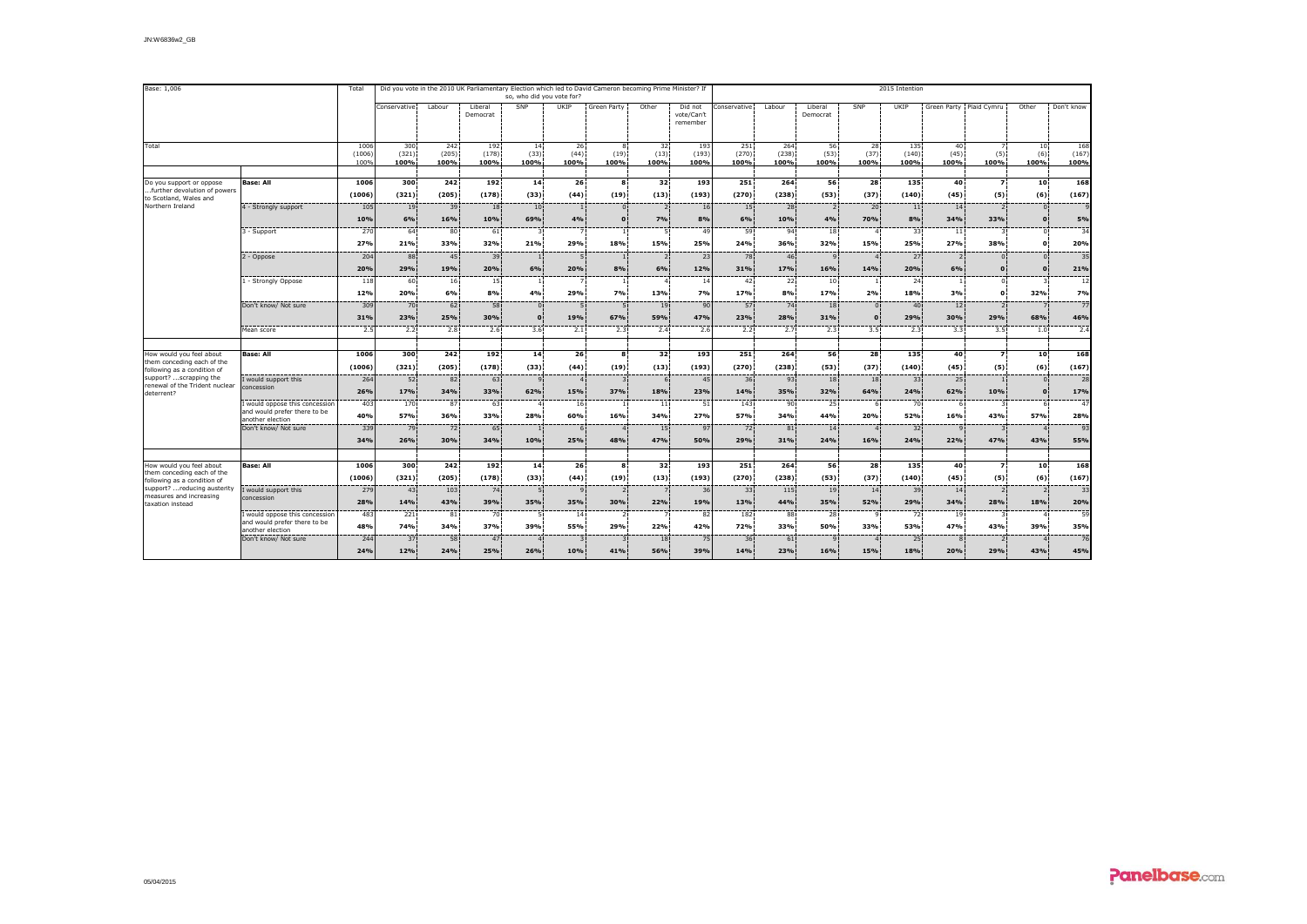| Base: 1,006                                                     |                                                              | Total          |                  | <b>SEG</b>    |                       |                       |                       |                   |               |                   |
|-----------------------------------------------------------------|--------------------------------------------------------------|----------------|------------------|---------------|-----------------------|-----------------------|-----------------------|-------------------|---------------|-------------------|
|                                                                 |                                                              |                | Male x 18-<br>34 | 54            | Male x 35- Male x 55+ | Female x<br>$18 - 34$ | Female x<br>$35 - 54$ | Female x<br>$55+$ | ABC1          | C <sub>2</sub> DE |
| Total                                                           |                                                              | 1006           | 146              | 173           | 172                   | 144                   | 175                   | 196               | 553           | 453               |
|                                                                 |                                                              | (1006)<br>100% | (92)<br>100%     | (189)<br>100% | (189)<br>100%         | (144)<br>100%         | (191)<br>100%         | (201)<br>100%     | (639)<br>100% | (367)<br>100%     |
| How would you feel about                                        | <b>Base: All</b>                                             | 1006           | 146              | 173           | 172                   | 144                   | 175                   | 196               | 553           | 453               |
| them conceding each of the<br>following as a condition of       |                                                              | (1006)         | (92)             | (189)         | (189)                 | (144)                 | (191)                 | (201)             | (639)         | (367)             |
| support? the reintroduction                                     | I would support this                                         | 607            | 95               | 117           | 114                   | 69                    | 103                   | 110               | 335           | 272               |
| of a 50p tax rate for people<br>earning over £150,000           | concession                                                   | 60%            | 65%              | 67%           | 66%                   | 48%                   | 59%                   | 56%               | 61%           | 60%               |
|                                                                 | I would oppose this concession                               | 203            | 40               | 31            | 41                    | 26                    | 23 <sup>1</sup>       | 41                | 126           | $\overline{77}$   |
|                                                                 | and would prefer there to be<br>another election             | 20%            | 27%              | 18%           | 24%                   | 18%                   | 13%                   | 21%               | 23%           | 17%               |
|                                                                 | Don't know/ Not sure                                         | 196            | 11               | 25            | 18                    | 48                    | 49                    | 45                | 92            | 105               |
|                                                                 |                                                              | 19%            | 7%               | 14%           | 10%                   | 34%                   | 28%                   | 23%               | 17%           | 23%               |
| How would you feel about                                        | Base: All                                                    | 1006           | 146              | 173           | 172                   | 144                   | 175                   | 196               | 553           | 453               |
| them conceding each of the                                      |                                                              | (1006)         | (92)             | (189)         | (189)                 | (144)                 | (191)                 | (201)             | (639)         | (367)             |
| following as a condition of<br>support? pressing on with        | I would support this                                         | 349            | 75               | 68            | 65                    | 41                    | 53                    | 46                | 195           | 154               |
| further devolution of powers to<br>Scotland, Wales and Northern | concession                                                   | 35%            | 52%              | 39%           | 38%                   | 29%                   | 31%                   | 24%               | 35%           | 34%               |
| Ireland                                                         | I would oppose this concession                               | 323            | 41               | 55            | 79                    | 19                    | 55                    | 75                | 215           | 108               |
|                                                                 | and would prefer there to be<br>another election             | 32%            | 28%              | 32%           | 46%                   | 13%                   | 31%                   | 38%               | 39%           | 24%               |
|                                                                 | Don't know/ Not sure                                         | 334            | 30               | 50            | 28                    | 84                    | 67                    | 75                | 143           | 190               |
|                                                                 |                                                              | 33%            | 20%              | 29%           | 16%                   | 58%                   | 38%                   | 38%               | 26%           | 42%               |
|                                                                 |                                                              |                |                  |               |                       |                       |                       |                   |               |                   |
| What would you prefer if<br>Conservatives win more seats        | <b>Base: All</b>                                             | 1006           | 146              | 173           | 172                   | 144                   | 175                   | 196               | 553           | 453               |
| than Labour but would not                                       |                                                              | (1006)         | (92)             | (189)         | (189)                 | (144)                 | (191)                 | (201)             | (639)         | (367)             |
| have an overall majority and<br>Labour with the SNP combined    | The Conservatives to continue<br>in government as a minority | 342<br>34%     | 49<br>33%        | 62<br>36%     | 70<br>41%             | 36<br>25%             | 48<br>27%             | 78<br>40%         | 216<br>39%    | 126<br>28%        |
| would command a majority of<br>seats?                           | party<br>Labour and the SNP to form a                        | 290            | 51               | 48            | 46                    | 45                    | 49                    | 50                | 147           | 143               |
|                                                                 | government                                                   | 29%            | 35%              | 28%           | 27%                   | 32%                   | 28%                   | 25%               | 27%           | 32%               |
|                                                                 | Another election to be held                                  | 241            | 33               | 39            | 47                    | 26                    | 46                    | 51                | 131           | 110               |
|                                                                 |                                                              | 24%            | 22%              | 22%           | 27%                   | 18%                   | 26%                   | 26%               | 24%           | 24%               |
|                                                                 | Don't know                                                   | 133            | 13               | 24            | $\mathbf{Q}$          | 37                    | 32                    | 17                | 59            | 74                |
|                                                                 |                                                              | 13%            | 9%               | 14%           | 5%                    | 26%                   | 18%                   | 9%                | 11%           | 16%               |
|                                                                 |                                                              |                |                  |               |                       |                       |                       |                   |               |                   |